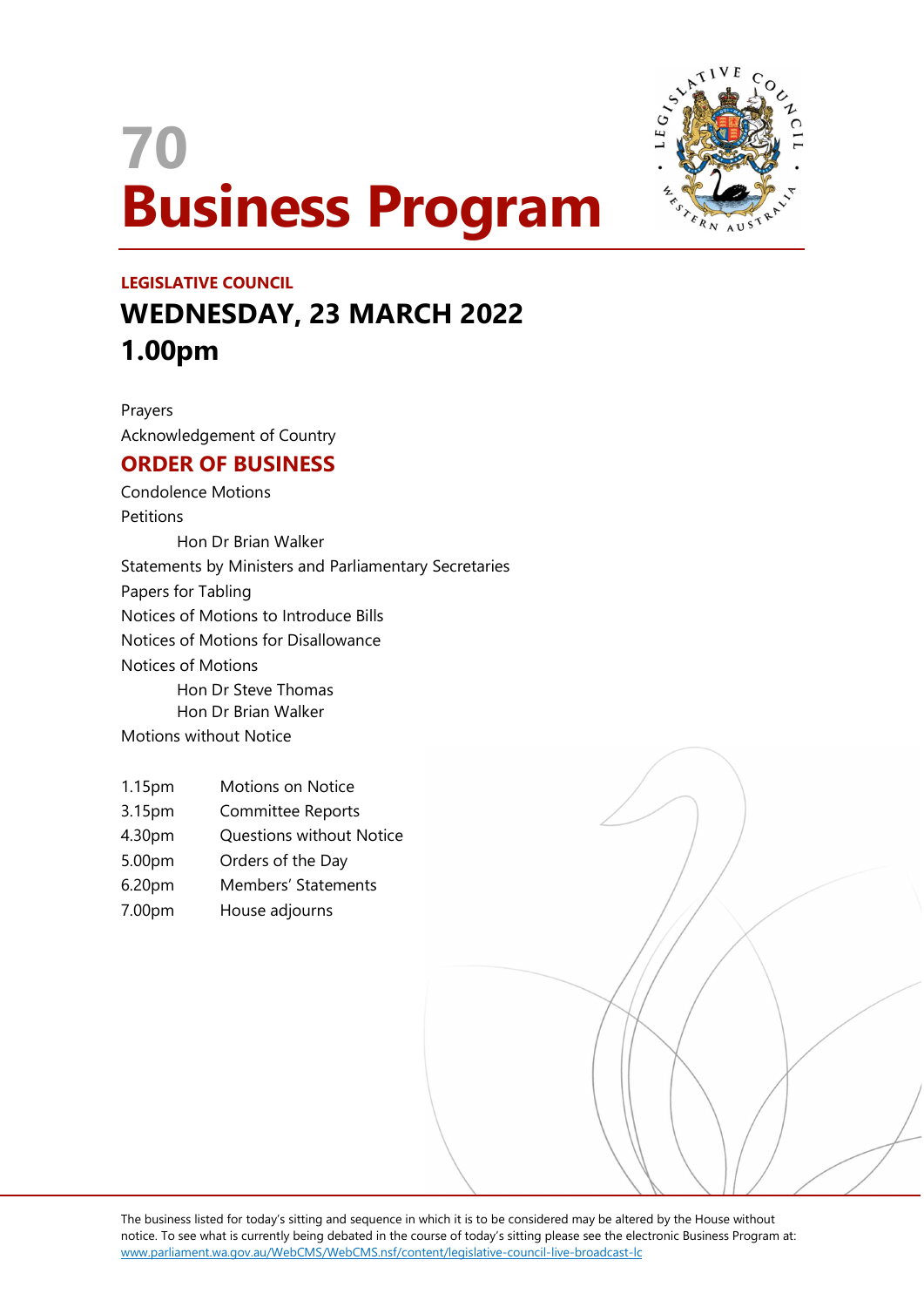#### MOTIONS ON NOTICE

#### 19. Cultural Diversity (Notice given 17 March 2022)

 $\overline{a}$ 

 $\overline{a}$ 

 $\overline{a}$ 

 $\overline{a}$ 

Hon Martin Pritchard: To move —

That this House —

- (a) acknowledges the extraordinary work and contributions made in our local communities by Western Australians from culturally and linguistically diverse backgrounds, both individuals and groups; and
- (b) acknowledges the extraordinary benefits of multiculturalism to Australian society.

#### CONSIDERATION OF COMMITTEE REPORTS

1. Joint Standing Committee on the Commissioner for Children and Young People — Report No. 3 — The merits of appointing a commissioner for Aboriginal children and young people (Tabled 18 November 2021)

Continuation of remarks Hon Jackie Jarvis — 8 mins (Wednesday, 16 March 2022) on the motion of Hon Neil Thomson that the report be noted.

See Tabled paper 896.

Time remaining on motion — 3 hours and 3 minutes. (Motion to be postponed in 3 mins). Government Response Tabled 16 March 2022 (Tabled Paper 1133).

2. Standing Committee on Estimates and Financial Operations — Report No. 85 — Consideration of the 2021-22 Budget Estimates (Tabled 30 November 2021)

Consideration. See Tabled paper 937.

Government Response Tabled 15 February 2022 (Tabled Paper 1009).

3. Joint Standing Committee on the Commissioner for Children and Young People — Report No. 1 — Annual Report 2020–2021 (Tabled 16 September 2021)

Resumption of debate (Wednesday, 8 December 2021) on the motion of Hon Neil Thomson that the report be noted.

See Tabled paper 678.

Time remaining on motion — 2 hours.

Standing Order 110(2A) and (2B) applied — 10 November 2021, 8 December 2021.

4. Joint Standing Committee on the Corruption and Crime Commission — Report No. 1 — Annual Report 2020-21 (Tabled 9 September 2021)

Continuation of remarks Hon Jackie Jarvis — 6 mins (Wednesday, 16 February 2022) on the motion of Hon Dr Steve Thomas that the report be noted.

See Tabled paper 536.

Time remaining on motion — 1 hour.

Standing Order 110(2A) and (2B) applied — 15 September 2021, 27 October 2021, 16 February 2022.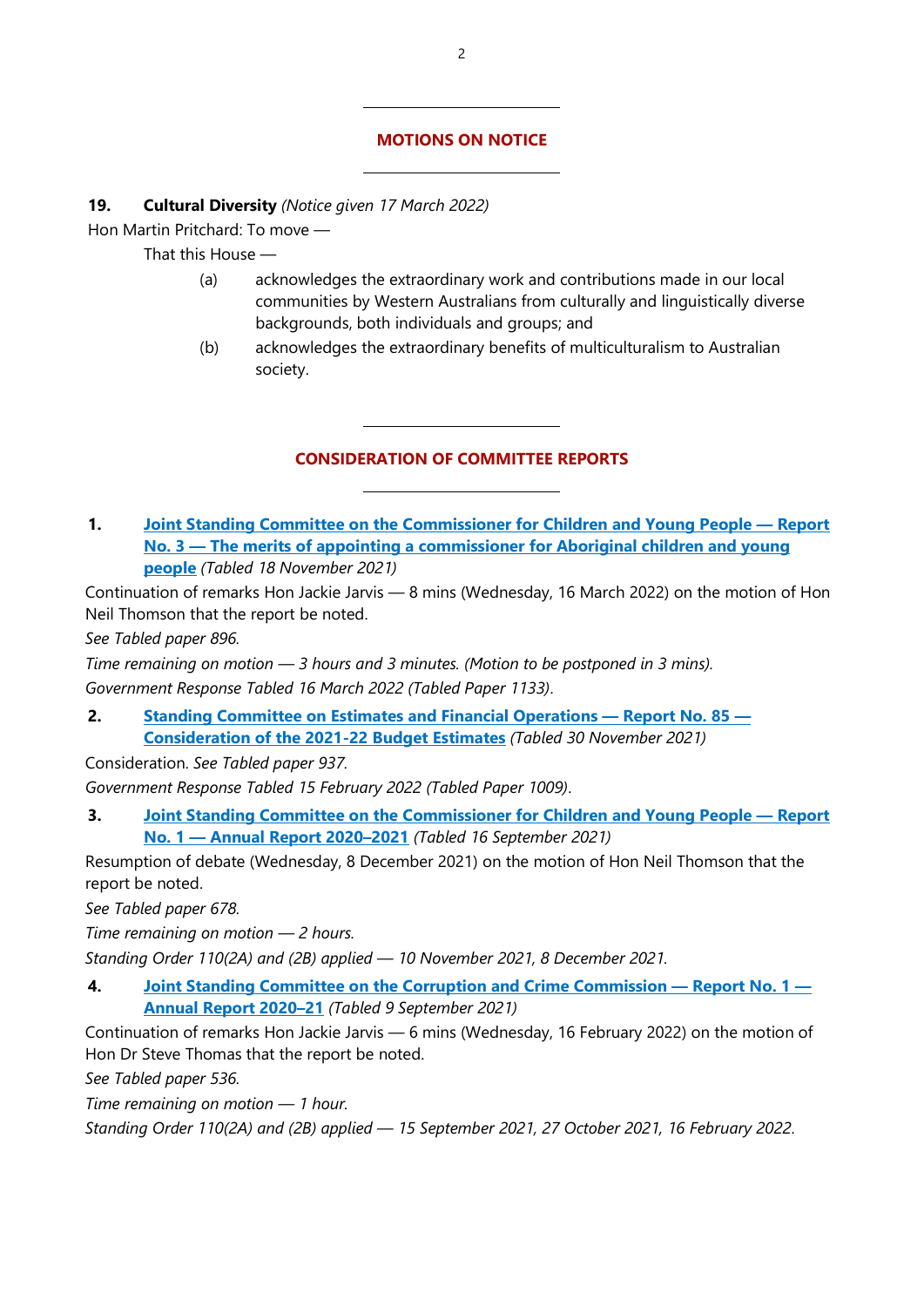5. Joint Standing Committee on the Corruption and Crime Commission — Report No. 2 — If not the CCC … then where? An examination of the Corruption and Crime Commission's oversight of excessive use of force allegations against members of the WA Police Force (Tabled 9 September 2021)

Continuation of remarks Hon Nick Goiran — 4 min (Wednesday, 23 February 2022) on the motion of Hon Dr Steve Thomas that the report be noted.

See Tabled paper 537.

Government Response Tabled 30 November 2021 (Tabled Paper 913).

Time remaining on motion — 1 hour.

Standing Order 110(2A) and (2B) applied — 13 October 2021, 17 November 2021, 23 February 2022.

6. Joint Standing Committee on the Corruption and Crime Commission — Report No. 3 — 'A GOOD YEAR'. The work of the Parliamentary Inspector of the Corruption and Crime **Commission** (Tabled 24 February 2022)

Consideration. See Tabled paper 1085.

7. Joint Standing Committee on the Commissioner for Children and Young People — Report No. 2 — Report Review 2020-21: Examination of selected reports by the Commissioner for Children and Young People (Tabled 18 November 2021)

Continuation of remarks Hon Pierre Yang — 5 mins (Wednesday, 16 March 2022) on the motion of Hon Jackie Jarvis that the report be noted.

See Tabled paper 895.

Time remaining on motion — 3 hours. Standing Order 110(2A) and (2B) applied — 16 March 2022.

#### ORDERS OF THE DAY

7. Legal Profession Uniform Law Application Bill 2021 [LA 31-2] Parliamentary Secretary to the Attorney General

Cognate debate with Legal Profession Uniform Law Application (Levy) Bill 2021. Third reading (Tuesday, 22 March 2022).

 $\overline{a}$ 

 $\overline{a}$ 

6. Legal Profession Uniform Law Application (Levy) Bill 2021 [LA 32-1] Parliamentary Secretary to the Attorney General

Cognate debate with Legal Profession Uniform Law Application Bill 2021. Third reading (Tuesday, 22 March 2022).

9. Wittenoom Closure Bill 2021 [LA 28-1] Leader of the House representing the Minister for Lands Second reading continuation of remarks Hon Dr Brad Pettitt - 60 mins (Tuesday, 22 March 2022).

8. Sentencing Legislation Amendment (Persons Linked to Terrorism) Bill 2021 [LA 38-2] Parliamentary Secretary to the Attorney General

Second reading adjourned (Tuesday, 26 October 2021).

2. Transfer of Land Amendment Bill 2021 [LA 16-1] Leader of the House representing the Minister for Lands

Second reading adjourned (Thursday, 5 August 2021).